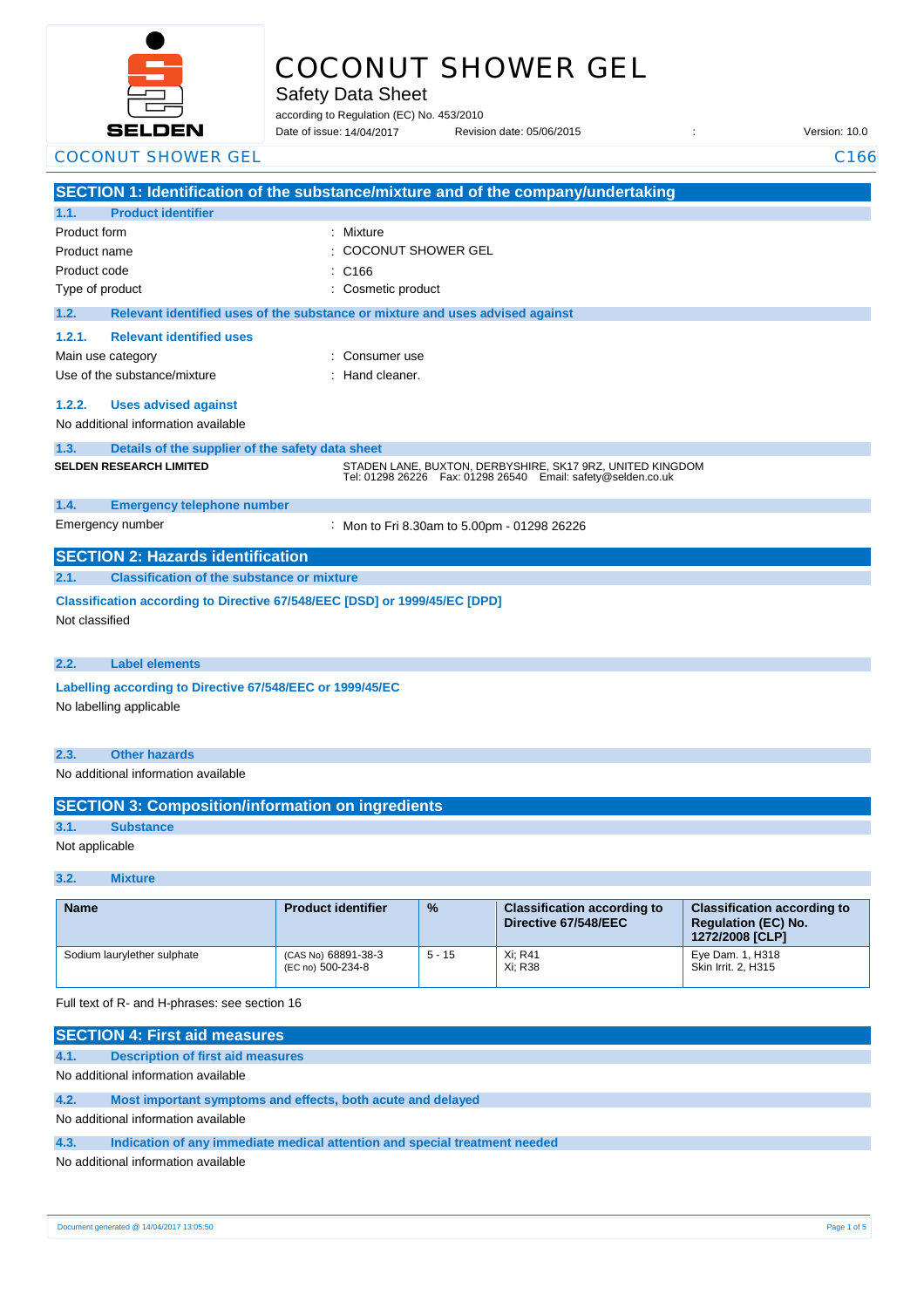## Safety Data Sheet

according to Regulation (EC) No. 453/2010

| $1000$ and $10000$ and $10000$ and $10000$ and $10000$ and $10000$ and $10000$ and $10000$ and $10000$ and $10000$ and $10000$ and $10000$ and $10000$ and $10000$ and $10000$ and $10000$ and $10000$ and $10000$ and $10000$ |
|--------------------------------------------------------------------------------------------------------------------------------------------------------------------------------------------------------------------------------|
| <b>SECTION 5: Firefighting measures</b>                                                                                                                                                                                        |
| 5.1.<br><b>Extinguishing media</b>                                                                                                                                                                                             |
| No additional information available                                                                                                                                                                                            |
| 5.2.<br>Special hazards arising from the substance or mixture                                                                                                                                                                  |
| No additional information available                                                                                                                                                                                            |
| 5.3.<br><b>Advice for firefighters</b>                                                                                                                                                                                         |
| No additional information available                                                                                                                                                                                            |
| <b>SECTION 6: Accidental release measures</b>                                                                                                                                                                                  |
| 6.1.<br>Personal precautions, protective equipment and emergency procedures                                                                                                                                                    |
| 6.1.1.<br>For non-emergency personnel                                                                                                                                                                                          |
| No additional information available                                                                                                                                                                                            |
| 6.1.2.<br>For emergency responders                                                                                                                                                                                             |
| No additional information available                                                                                                                                                                                            |
| 6.2.<br><b>Environmental precautions</b>                                                                                                                                                                                       |
| No additional information available                                                                                                                                                                                            |
| 6.3.<br>Methods and material for containment and cleaning up                                                                                                                                                                   |
| No additional information available                                                                                                                                                                                            |
| 6.4.<br><b>Reference to other sections</b>                                                                                                                                                                                     |
| No additional information available                                                                                                                                                                                            |
| <b>SECTION 7: Handling and storage</b>                                                                                                                                                                                         |
| <b>Precautions for safe handling</b><br>7.1.                                                                                                                                                                                   |
| No additional information available                                                                                                                                                                                            |
| 7.2.<br>Conditions for safe storage, including any incompatibilities                                                                                                                                                           |
| No additional information available                                                                                                                                                                                            |
| 7.3.<br><b>Specific end use(s)</b>                                                                                                                                                                                             |
| No additional information available                                                                                                                                                                                            |
| <b>SECTION 8: Exposure controls/personal protection</b>                                                                                                                                                                        |
| 8.1.<br><b>Control parameters</b>                                                                                                                                                                                              |
| No additional information available                                                                                                                                                                                            |
|                                                                                                                                                                                                                                |
| 8.2.<br><b>Exposure controls</b>                                                                                                                                                                                               |
| No additional information available                                                                                                                                                                                            |

| <b>SECTION 9: Physical and chemical properties</b>    |  |  |  |
|-------------------------------------------------------|--|--|--|
| Information on basic physical and chemical properties |  |  |  |
| : Liquid                                              |  |  |  |
| : Mobile liquid.                                      |  |  |  |
| : white.                                              |  |  |  |
| : Fruity.                                             |  |  |  |
| : No data available                                   |  |  |  |
| : 7                                                   |  |  |  |
| : No data available                                   |  |  |  |
| : No data available                                   |  |  |  |
| : No data available                                   |  |  |  |
| : No data available                                   |  |  |  |
| : No data available                                   |  |  |  |
| : No data available                                   |  |  |  |
| : No data available                                   |  |  |  |
| : No data available                                   |  |  |  |
| : No data available                                   |  |  |  |
| : No data available                                   |  |  |  |
| : $1,02$                                              |  |  |  |
| : No data available                                   |  |  |  |
|                                                       |  |  |  |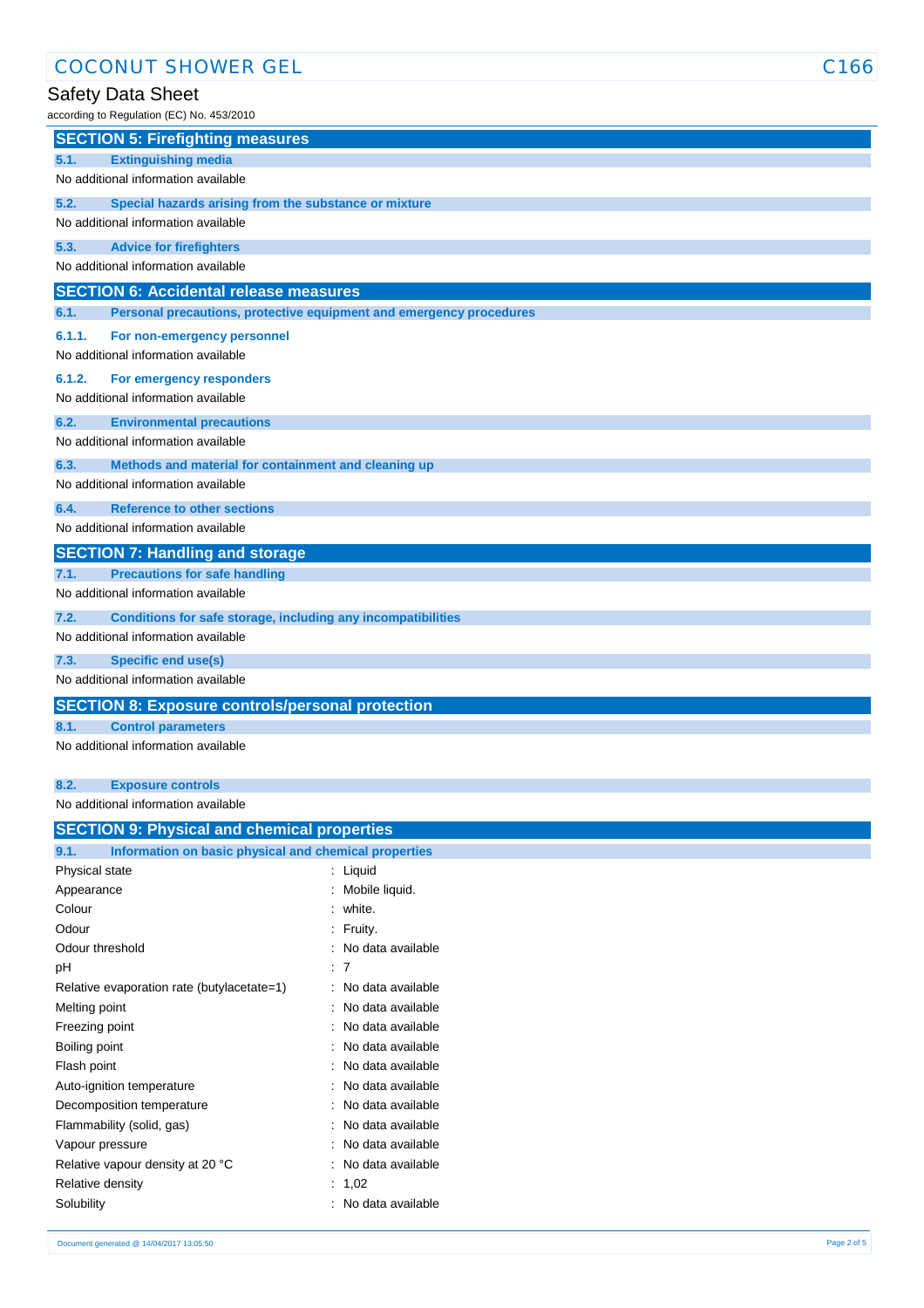| <b>COCONUT SHOWER GEL</b>                                                                 |                                        | C166 |
|-------------------------------------------------------------------------------------------|----------------------------------------|------|
| <b>Safety Data Sheet</b><br>according to Regulation (EC) No. 453/2010                     |                                        |      |
| Log Pow                                                                                   | : No data available                    |      |
| Viscosity, kinematic<br>Viscosity, dynamic                                                | No data available<br>No data available |      |
| Explosive properties<br>Oxidising properties                                              | No data available<br>No data available |      |
| <b>Explosive limits</b>                                                                   | : No data available                    |      |
| <b>Other information</b><br>9.2.<br>No additional information available                   |                                        |      |
| <b>SECTION 10: Stability and reactivity</b>                                               |                                        |      |
| 10.1.<br><b>Reactivity</b><br>No additional information available                         |                                        |      |
| 10.2.<br><b>Chemical stability</b><br>No additional information available                 |                                        |      |
| 10.3.<br><b>Possibility of hazardous reactions</b><br>No additional information available |                                        |      |
| 10.4.<br><b>Conditions to avoid</b><br>No additional information available                |                                        |      |
| 10.5.<br><b>Incompatible materials</b><br>No additional information available             |                                        |      |
| 10.6.<br><b>Hazardous decomposition products</b><br>No additional information available   |                                        |      |
| <b>SECTION 11: Toxicological information</b>                                              |                                        |      |

| Repeated dose toxicity              |                                            | Not classified |  |
|-------------------------------------|--------------------------------------------|----------------|--|
| Carcinogenicity                     |                                            | Not classified |  |
| Mutagenicity                        |                                            | Not classified |  |
|                                     | Toxicity for reproduction                  | Not classified |  |
|                                     |                                            |                |  |
|                                     | <b>SECTION 12: Ecological information</b>  |                |  |
| 12.1.                               | <b>Toxicity</b>                            |                |  |
|                                     | No additional information available        |                |  |
|                                     |                                            |                |  |
| 12.2.                               | <b>Persistence and degradability</b>       |                |  |
|                                     | No additional information available        |                |  |
| 12.3.                               | <b>Bioaccumulative potential</b>           |                |  |
|                                     | No additional information available        |                |  |
| 12.4.                               | <b>Mobility in soil</b>                    |                |  |
|                                     | No additional information available        |                |  |
| 12.5.                               | <b>Results of PBT and vPvB assessment</b>  |                |  |
| No additional information available |                                            |                |  |
| 12.6.                               | <b>Other adverse effects</b>               |                |  |
| No additional information available |                                            |                |  |
|                                     | <b>SECTION 13: Disposal considerations</b> |                |  |
| 13.1.                               | <b>Waste treatment methods</b>             |                |  |
| No additional information available |                                            |                |  |

**11.1. Information on toxicological effects**

Acute toxicity **in the case of the case of the case of the case of the case of the case of the case of the case of the case of the case of the case of the case of the case of the case of the case of the case of the case of** Irritation : Not classified

Corrosivity **Contract Contract Contract Contract Contract Contract Contract Contract Contract Contract Contract Contract Contract Contract Contract Contract Contract Contract Contract Contract Contract Contract Contract Co** 

Sensitisation : Not classified

pH: 7

pH: 7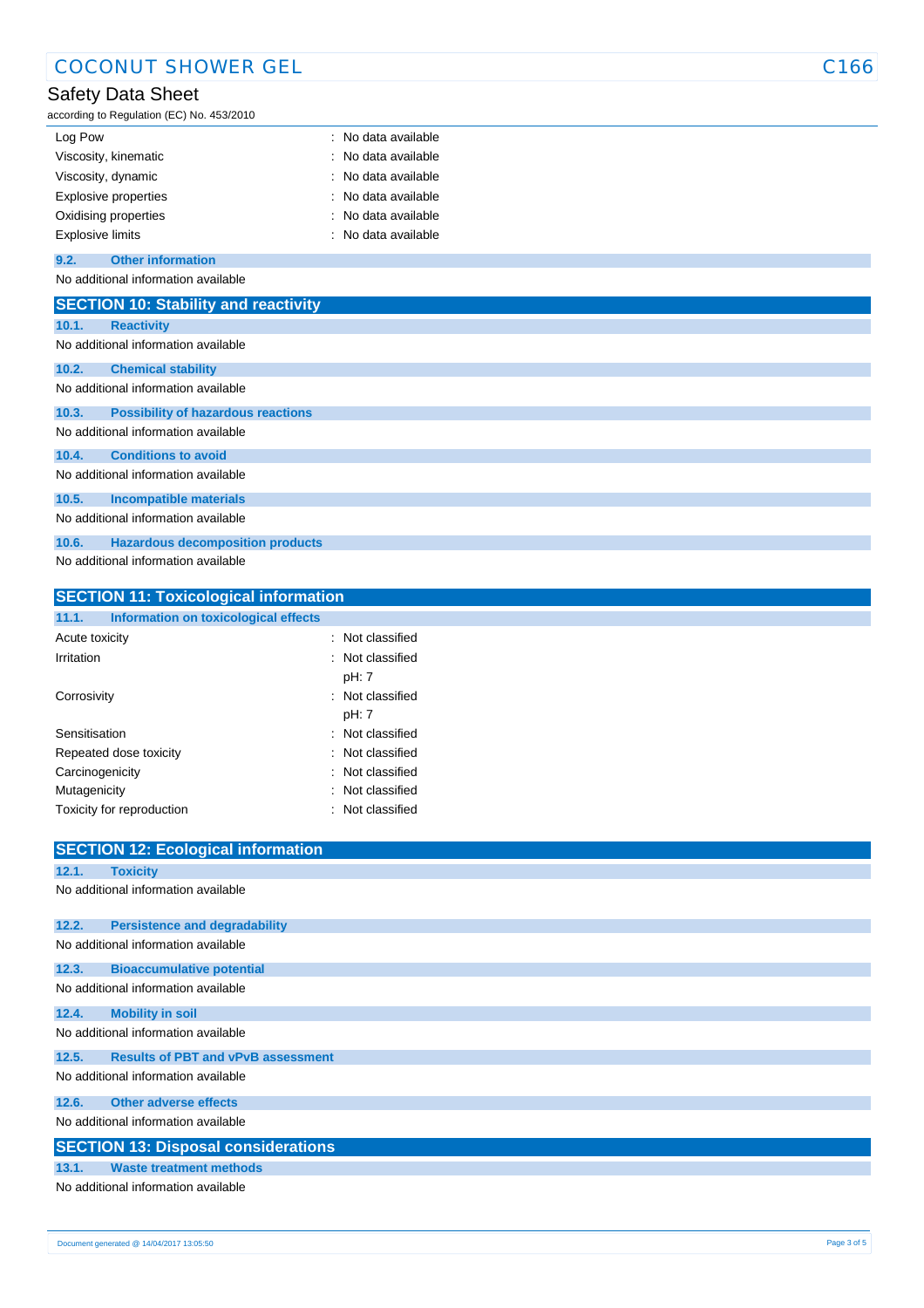## Safety Data Sheet

according to Regulation (EC) No. 453/2010

| <b>SECTION 14: Transport information</b>                                                                                                             |                                                                                                |  |  |
|------------------------------------------------------------------------------------------------------------------------------------------------------|------------------------------------------------------------------------------------------------|--|--|
| In accordance with ADR / RID / IMDG / IATA / ADN                                                                                                     |                                                                                                |  |  |
| 14.1.<br><b>UN number</b>                                                                                                                            |                                                                                                |  |  |
| Not regulated for transport                                                                                                                          |                                                                                                |  |  |
| <b>UN proper shipping name</b><br>14.2.                                                                                                              |                                                                                                |  |  |
| Proper Shipping Name (ADR)                                                                                                                           | Not applicable                                                                                 |  |  |
| Proper Shipping Name (IMDG)                                                                                                                          | Not applicable                                                                                 |  |  |
| Proper Shipping Name (IATA)                                                                                                                          | Not applicable                                                                                 |  |  |
|                                                                                                                                                      |                                                                                                |  |  |
| 14.3.<br><b>Transport hazard class(es)</b>                                                                                                           |                                                                                                |  |  |
| <b>ADR</b>                                                                                                                                           |                                                                                                |  |  |
| Transport hazard class(es) (ADR)                                                                                                                     | : Not applicable                                                                               |  |  |
| <b>IMDG</b>                                                                                                                                          |                                                                                                |  |  |
|                                                                                                                                                      |                                                                                                |  |  |
| Transport hazard class(es) (IMDG)                                                                                                                    | : Not applicable                                                                               |  |  |
|                                                                                                                                                      |                                                                                                |  |  |
| <b>IATA</b>                                                                                                                                          |                                                                                                |  |  |
| Transport hazard class(es) (IATA)                                                                                                                    | : Not applicable                                                                               |  |  |
|                                                                                                                                                      |                                                                                                |  |  |
| 14.4.<br><b>Packing group</b>                                                                                                                        |                                                                                                |  |  |
| Packing group (ADR)                                                                                                                                  | Not applicable                                                                                 |  |  |
| Packing group (IMDG)                                                                                                                                 | Not applicable                                                                                 |  |  |
| Packing group (IATA)                                                                                                                                 | Not applicable                                                                                 |  |  |
| 14.5.<br><b>Environmental hazards</b>                                                                                                                |                                                                                                |  |  |
| Dangerous for the environment                                                                                                                        | : No                                                                                           |  |  |
| Marine pollutant                                                                                                                                     | No                                                                                             |  |  |
| Other information                                                                                                                                    | No supplementary information available                                                         |  |  |
|                                                                                                                                                      |                                                                                                |  |  |
| 14.6.<br><b>Special precautions for user</b>                                                                                                         |                                                                                                |  |  |
|                                                                                                                                                      |                                                                                                |  |  |
| - Overland transport                                                                                                                                 |                                                                                                |  |  |
| No data available                                                                                                                                    |                                                                                                |  |  |
| - Transport by sea                                                                                                                                   |                                                                                                |  |  |
| No data available                                                                                                                                    |                                                                                                |  |  |
|                                                                                                                                                      |                                                                                                |  |  |
| - Air transport                                                                                                                                      |                                                                                                |  |  |
| No data available                                                                                                                                    |                                                                                                |  |  |
| 14.7.                                                                                                                                                | Transport in bulk according to Annex II of MARPOL 73/78 and the IBC Code                       |  |  |
| Not applicable                                                                                                                                       |                                                                                                |  |  |
| <b>SECTION 15: Regulatory information</b>                                                                                                            |                                                                                                |  |  |
| 15.1.                                                                                                                                                | Safety, health and environmental regulations/legislation specific for the substance or mixture |  |  |
|                                                                                                                                                      |                                                                                                |  |  |
| 15.1.1.<br><b>EU-Regulations</b>                                                                                                                     |                                                                                                |  |  |
| Contains no substances with Annex XVII restrictions                                                                                                  |                                                                                                |  |  |
| Contains no substance on the REACH candidate list                                                                                                    |                                                                                                |  |  |
| Contains no REACH Annex XIV substances                                                                                                               |                                                                                                |  |  |
| Allergenic fragrances (Cosmetics):                                                                                                                   |                                                                                                |  |  |
| <b>COUMARIN</b>                                                                                                                                      |                                                                                                |  |  |
|                                                                                                                                                      |                                                                                                |  |  |
| <b>National regulations</b><br>15.1.2.                                                                                                               |                                                                                                |  |  |
| Germany                                                                                                                                              |                                                                                                |  |  |
| VwVwS Annex reference                                                                                                                                | : Water hazard class (WGK) 2, hazardous to water (Classification according to VwVwS, Annex     |  |  |
|                                                                                                                                                      | 4)                                                                                             |  |  |
| 12th Ordinance Implementing the Federal<br>: Is not subject of the 12. BlmSchV (Hazardous Incident Ordinance)<br>Immission Control Act - 12. BlmSchV |                                                                                                |  |  |